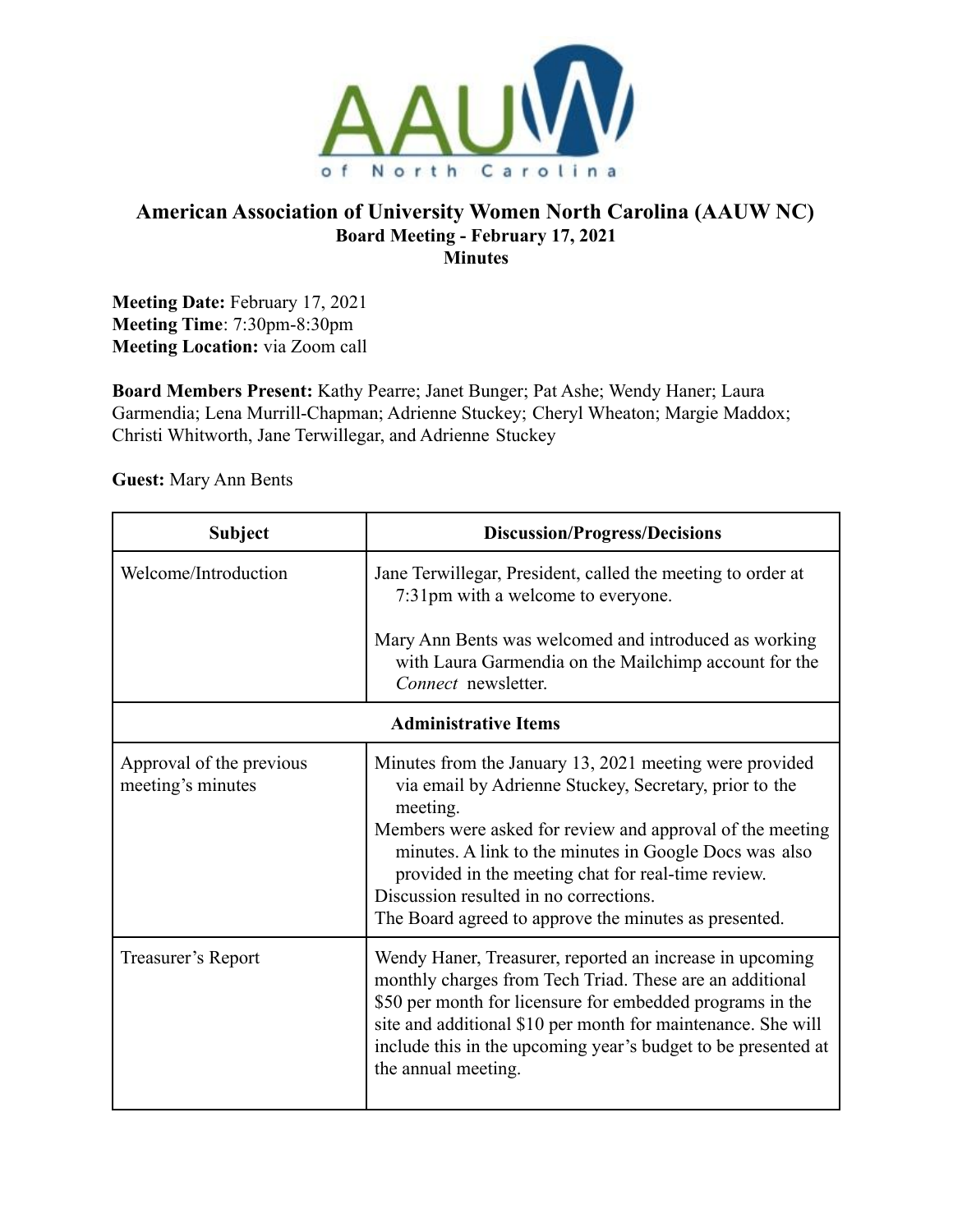|                                                      | She reported she will be using 650 members as the estimate<br>for creating the upcoming budget for FY'22.                                                                                                                                                                                                                                                                                                                                                                                          |
|------------------------------------------------------|----------------------------------------------------------------------------------------------------------------------------------------------------------------------------------------------------------------------------------------------------------------------------------------------------------------------------------------------------------------------------------------------------------------------------------------------------------------------------------------------------|
| Planning for Annual Meeting<br>with Business Meeting | Jane Terwillegar reported on the current plans with some<br>additional input requested.                                                                                                                                                                                                                                                                                                                                                                                                            |
|                                                      | The event graphic will be an AAUW word cloud in a Chuck<br>Taylor sneaker (in honor of the first female U.S. Vice<br>President).                                                                                                                                                                                                                                                                                                                                                                   |
|                                                      | Friday Evening schedule<br>Kim Churches, AAUW CEO - Opening speaker -<br>Friday evening at 7:30 PM - no presentation title yet<br>Christi Whitworth shared the Wine and Wisdom plans<br>$\bullet$<br>for the evening, which include "bring your own<br>wine" to the <i>ZOOM</i> call, with an in-home scavenger<br>hunt.                                                                                                                                                                           |
|                                                      | Saturday Morning schedule<br>Justice Anita Earls - Keynote Speaker - Sat AM.<br>Justice Earls has requested questions be submitted in<br>advance. no presentation title yet.<br>Ideas for awards and recognition for branches and/or<br>members. Ideas for member and branch recognition<br>included (a) members of $50+$ years; (b) past<br>presidents, and (c) branches that did unique programs<br>this year remotely. Additional ideas are requested;<br>please send them to Jane Terwillegar. |
| <b>Reports</b>                                       |                                                                                                                                                                                                                                                                                                                                                                                                                                                                                                    |
| Nominations Report                                   | Janet Bunger reported:                                                                                                                                                                                                                                                                                                                                                                                                                                                                             |
|                                                      | Pat Ashe is the sole nominee for president.<br>Janet Bunger is the sole nominee for branch advocate.                                                                                                                                                                                                                                                                                                                                                                                               |
| <b>Communications Committee</b>                      | Lena Murrill-Chapman reported.                                                                                                                                                                                                                                                                                                                                                                                                                                                                     |
|                                                      | The committee meets each Monday. Jessica Posa does not<br>attend these meetings to preserve her paid hours of<br>availability; the committee prioritizes what to ask her to do<br>each month. The committee is assessing the various features<br>of the website to ensure that all of them are still necessary<br>and up-to-date. Training will be offered soon for branches<br>for navigating technology and resources for virtual activity.                                                      |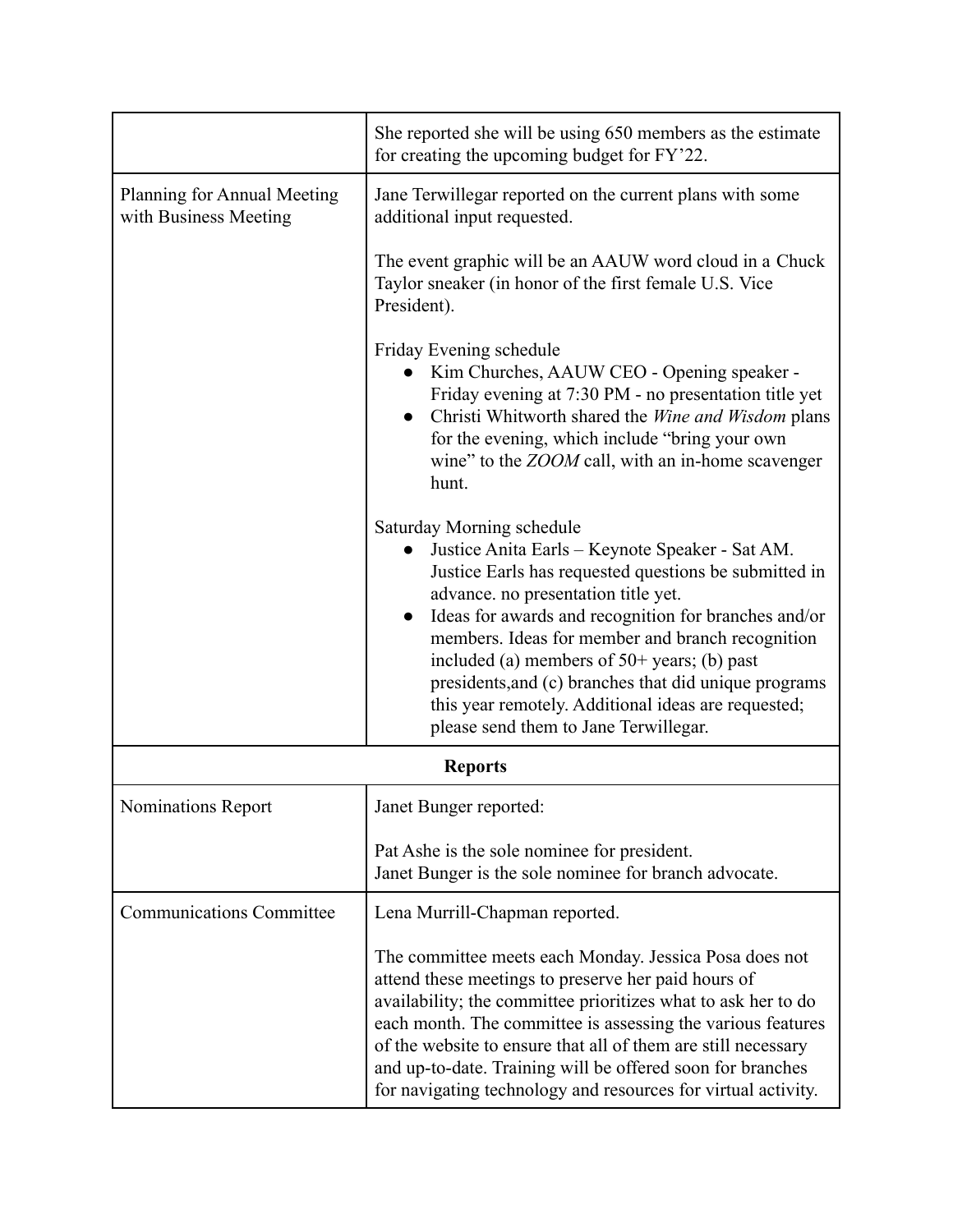|                                                                | Jane Terwillegar requests that board members explore the<br>website to check on the currency of the text materials and<br>report to her which need to be updated.<br>Laura Garmendia reported on new editor training for<br>Connect newsletter. Mary Ann Bents will help complete the<br>annual meeting Connect issue. Recent Issue Opening Rates:<br>Branch Newsletter: 450 people opened (39.5%)<br>$\bullet$<br>opening rate)<br>February Opportunities: 393 opened (31 clicked on<br>the link in it)<br>Announcing our Candidates: 383 opened (30%)<br>ERA: 282 opened (22%; 35 people clicked on the<br>link) |
|----------------------------------------------------------------|--------------------------------------------------------------------------------------------------------------------------------------------------------------------------------------------------------------------------------------------------------------------------------------------------------------------------------------------------------------------------------------------------------------------------------------------------------------------------------------------------------------------------------------------------------------------------------------------------------------------|
| <b>Branch Activity and Connect</b><br>Branch Issue in February | Janet Bunger reported.<br>Two branches (ODC and Charlotte) have invited current<br>fellowship recipients to share about their funded projects at<br>upcoming meetings. Janet will send out the links, so board<br>can attend.                                                                                                                                                                                                                                                                                                                                                                                      |
| Report on ZOOM Utilization                                     | Kathy Pearre reported.<br>Book groups continue. Several branches use the account for<br>meetings. One branch is using it for an upcoming fundraiser<br>speaker event.<br>The annual subscription fee $(\$150)$ for our Zoom account is<br>in the budget proposal for next year.                                                                                                                                                                                                                                                                                                                                    |
| <b>AAUW NC Virtual Program</b><br>Series                       | Pat Ashe reported.<br>A brief online survey was sent to all members; over 60<br>responded. A third of them had never attended the virtual<br>series but had good feedback ideas. Several topics of interest<br>were listed by respondents. People attend because they like<br>to learn and find the topics interesting. People don't attend<br>because of time constraints and conflicts. The second-most<br>popular time requested was 2:00pm, after 7:00pm, which<br>was first.<br>Upcoming:<br>February 22 - Dr. Shannon Gower, Physician &                                                                     |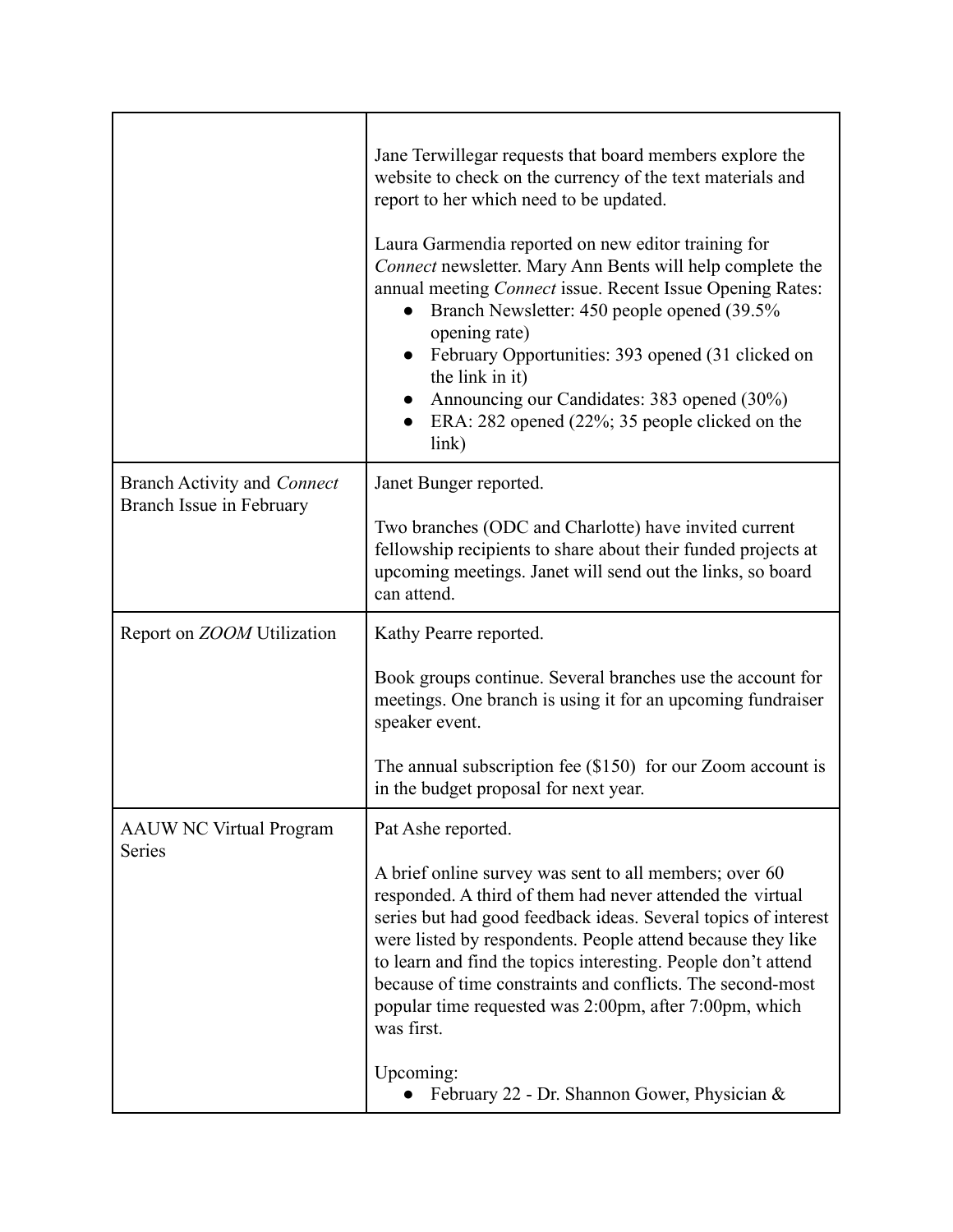|                                           | Medical Director for Medicaid in NC - "Hot Topics"<br>in Women's Health Across NC"<br>April 22, 7pm - Cheryl Tung, Wake Co. League of<br>Women Voters Representative - "Advocacy in<br>Action: Tools to create change"<br>May 20 - Lynn Edmonds, Public Schools First (NC)<br>- Will discuss current education issues in NC<br>Kathy Pearre reports attendance around 40-50 on most of the<br>virtual programs.                                                                                                                                                                                                                                         |
|-------------------------------------------|---------------------------------------------------------------------------------------------------------------------------------------------------------------------------------------------------------------------------------------------------------------------------------------------------------------------------------------------------------------------------------------------------------------------------------------------------------------------------------------------------------------------------------------------------------------------------------------------------------------------------------------------------------|
|                                           | Lena Murrill-Chapman reported that many Greensboro<br>members ask her if the virtual programs will be<br>live-streamed through Facebook & YouTube. She believes<br>this would increase attendance. This is a setting in ZOOM to<br>link to existing Facebook and YouTube accounts. Kathy and<br>Lena will discuss this separately.                                                                                                                                                                                                                                                                                                                      |
|                                           | Kathy Pearre recommended we consider offering a small<br>number of lunchtime programs each year. She also<br>suggested reducing the number that the board hosts and<br>increasing the number of branch virtual programs that we<br>promote.                                                                                                                                                                                                                                                                                                                                                                                                             |
| By-Laws and Policies                      | Jane Terwillegar reported that Jean D'Addario recommends<br>identifying a central web-based storage location for all<br>AAUW NC documents to facilitate continuity between<br>leadership from year to year.                                                                                                                                                                                                                                                                                                                                                                                                                                             |
|                                           | Some discussion occurred around whether older materials on<br>the website need to remain there. Alternative cloud storage<br>is under consideration (e.g., Google Drive, Microsoft<br>OneDrive, Dropbox). Some things don't need to be kept.<br>Some things need to be stored but not accessed frequently.<br>Some things need to be stored for at least annual access.<br>Additionally, the chosen storage solution needs to allow for<br>supporting documents from each board meeting to be stored<br>with their associated meeting minutes. Training will need to<br>be provided to the board members for using the selected<br>program efficiently. |
| Legislative Report                        | Margie Maddox reported; see Appendix A.                                                                                                                                                                                                                                                                                                                                                                                                                                                                                                                                                                                                                 |
| National Bylaws Endorsement<br>Discussion | Jane Terwillegar reported.                                                                                                                                                                                                                                                                                                                                                                                                                                                                                                                                                                                                                              |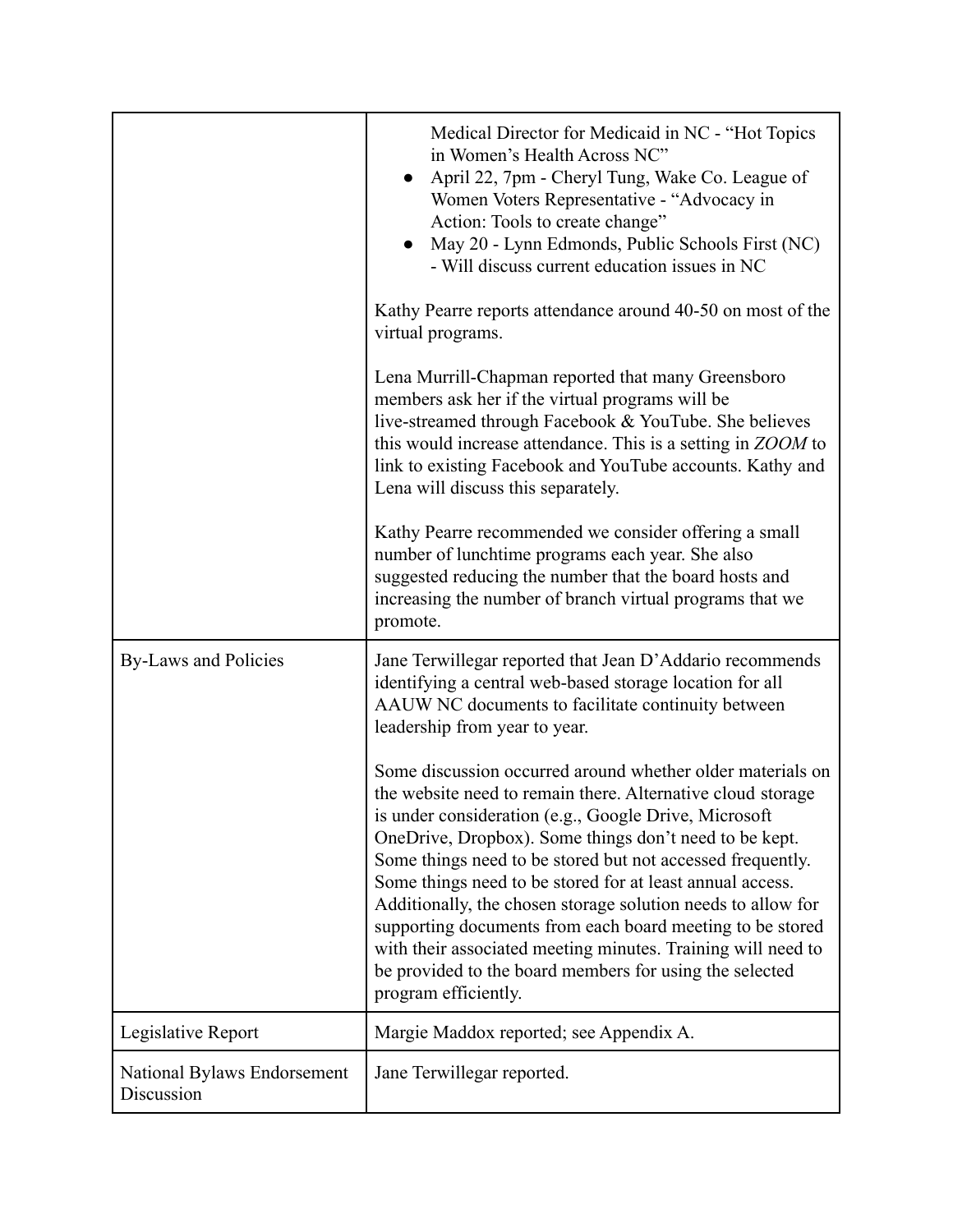|                    | Various perspectives were discussed, all expressing support<br>for expanding membership in AAUW to women without<br>college degrees. Men have already been admitted for<br>AAUW membership since 1987.<br><b>Board Vote:</b><br>Cherrie Wheaton moved that the Board recommend<br>members support a yes vote on the change to the<br>membership requirement. AAUW can become a<br>more diverse and inclusive organization by<br>eliminating the degree requirement to membership.<br>Laura Garmendia seconded.<br>Additional discussion was solicited, and there was<br>none.<br>The vote was unanimous in favor of the motion (10)<br>of 10 voting members present).<br>See Appendix B for the draft statement from the AAUW NC<br>executive committee in support for the National Bylaws<br>proposal for removing the college attendance or degree<br>requirement for membership. The board discussed whether<br>to publish the statement in Appendix B as-is or to make<br>edits. All comments that were made were in support of the<br>draft statement prepared by Kathy Pearre.<br>There was also discussion about how to publicize this vote<br>and the supporting statement. Ideas included providing<br>branches with multimedia materials explaining the vote and<br>our AAUW NC support of it. Additionally, there may need<br>to be conversations in and across branches about potential<br>objections and why many of our board members and other<br>members have changed their positions over time to support<br>expanding membership. Another suggestion is to publicize<br>the Board's statement of recommendation on the vote in<br>Connect and on the web and social media (with an email<br>address provided for comments) as a start. |
|--------------------|----------------------------------------------------------------------------------------------------------------------------------------------------------------------------------------------------------------------------------------------------------------------------------------------------------------------------------------------------------------------------------------------------------------------------------------------------------------------------------------------------------------------------------------------------------------------------------------------------------------------------------------------------------------------------------------------------------------------------------------------------------------------------------------------------------------------------------------------------------------------------------------------------------------------------------------------------------------------------------------------------------------------------------------------------------------------------------------------------------------------------------------------------------------------------------------------------------------------------------------------------------------------------------------------------------------------------------------------------------------------------------------------------------------------------------------------------------------------------------------------------------------------------------------------------------------------------------------------------------------------------------------------------------------------------------------------------------------------------------------------------------|
|                    | Board members are encouraged to revisit the minutes from<br>$1/13/2021$ , when many additional publicity ideas were<br>generated.                                                                                                                                                                                                                                                                                                                                                                                                                                                                                                                                                                                                                                                                                                                                                                                                                                                                                                                                                                                                                                                                                                                                                                                                                                                                                                                                                                                                                                                                                                                                                                                                                        |
| <b>Conclusions</b> |                                                                                                                                                                                                                                                                                                                                                                                                                                                                                                                                                                                                                                                                                                                                                                                                                                                                                                                                                                                                                                                                                                                                                                                                                                                                                                                                                                                                                                                                                                                                                                                                                                                                                                                                                          |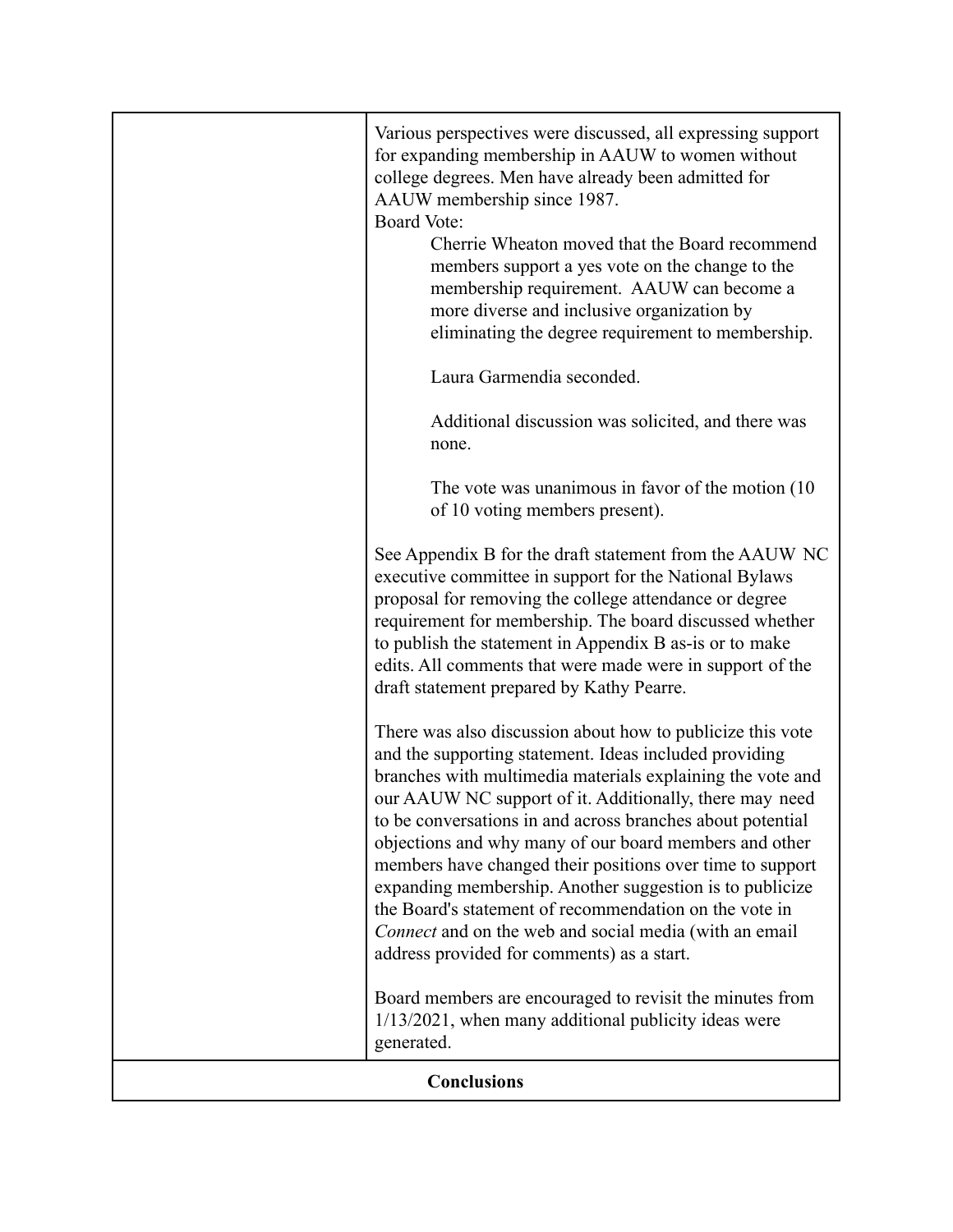| Next Meeting           | March 10, 7:30pm (this is a week earlier than typical)                              |
|------------------------|-------------------------------------------------------------------------------------|
| <b>Future Meetings</b> | April 21, 7:30pm                                                                    |
| Adjournment            | The meeting was adjourned at 9:32 pm.                                               |
| Secretary              | The minutes were prepared and submitted by Adrienne<br>Stuckey, Secretary, AAUW NC. |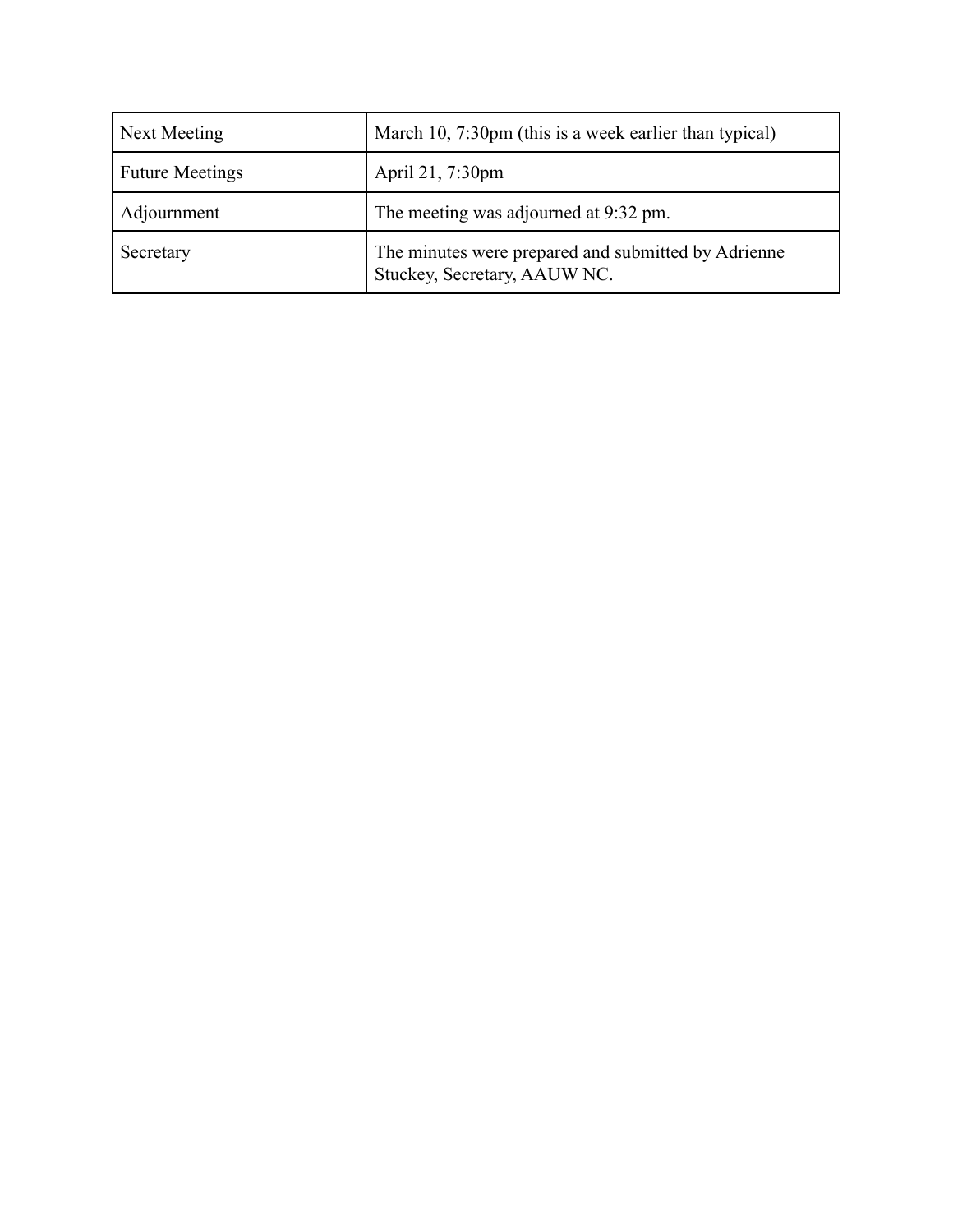#### APPENDIX A

# **Legislative Update from State Public Policy Chair**

## **For Ex. Board Meeting 02/17/21**

During the past month, I have been involved in the following activities:

- 1. Developed a draft of legislative priorities for AAUWNC. This is based on the public policy legislative priorities identified nationally and then augmented with specifics in our state. This remains fluid and I hope to have it more finalized in a month or so as the NCGA continues to work.
- 2. Asked the Branch Public Policy Chairs to encourage all of their members to contact their legislators to encourage them to support the passage of Governor Cooper's proposal to expand coverage of the unemployment insurance to 26 weeks and setting the maximum benefit at \$500 or half the weekly wage of workers.
- 3. Forwarded the idea on to headquarters that AAUW consider developing a state level Two Minute Advocate that can be used across states to help promote legislation related to our issues. This is being explored by national as a possibility. Currently using information from the NC Justice Center to serve this function.
- 4. Following the progress of the NCGA which is to publish an update response to the Leandro report. Due date was February  $15<sup>th</sup>$ ; nothing has been shared.
- 5. Signed Public Schools First petition opposing HB 32 which increases funds for opportunity scholarships and funds to private schools.
- 6. Continue to monitor several bills: HB 37 which relates to promoting in-person schooling across the state; and SB 59 which reinstates teacher salary raises for having a master's degree.
- 7. Signed letter of support by the Southerners for Medicaid Expansion that was sent to the president, Vice president and leaders of Congress to encourage the expansion of Medicaid in the Southern States.
- 8. Encouraged Branch Public Policy Chairs to encourage their members to ask their legislators to support the Governor's budget proposal which included teachers' pay raises, family/medical leave coverage, minimum wage amounts and COVID relief funds.

Margie Maddox